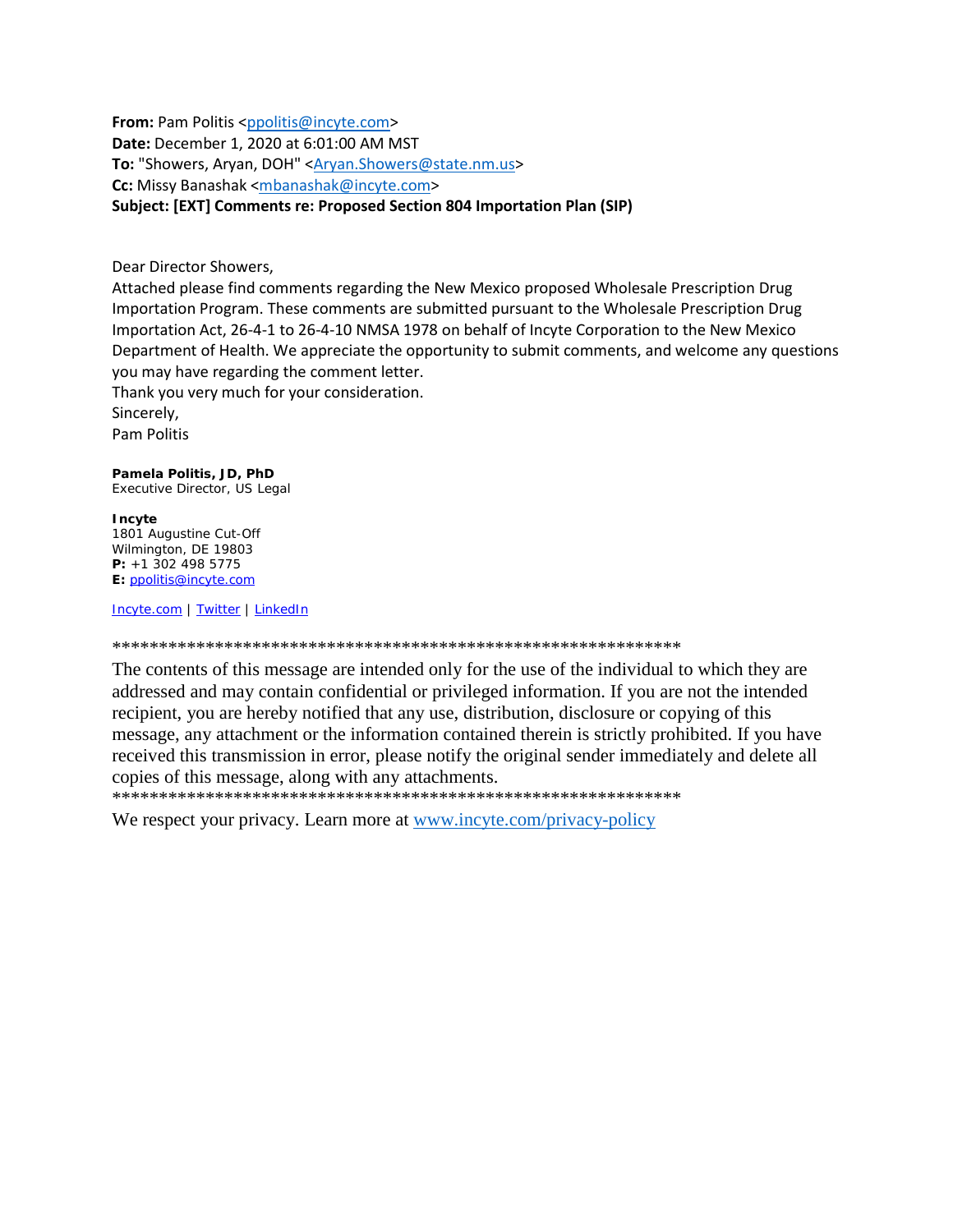



Incyte 1801 Augustine Cut-Off Wilmington, DE 19803 incyte.com

December 1, 2020

Aryan Showers Director, Office of Policy and Accountability New Mexico Department of Health Runnels Building 1190 South S. Francis Drive Santa Fe, NM 87505 [Aryan.showers@state.nm.us](mailto:Aryan.showers@state.nm.us) 505-470-4141

## **Re: Delisting Jakafi and Jakavi on the Proposed Section 804 Importation Plan (SIP) and Wholesale Prescription Drug Importation Program**

Dear Director Showers:

Incyte, a biopharmaceutical company that manufactures and markets Jakafi® (ruxolitinib tablets) in the United States, appreciates the opportunity to submit comments to the New Mexico Department of Health ("DOH") proposed Section 804 Importation Plan ("NM Proposed SIP") developed under the State's Whole Sale Prescription Drug Importation Program. As you know, the U.S. Food and Drug Administration ("FDA") published a Final Rule in the Federal Register on October 1, 2020, to allow the importation of "eligible prescription drugs" from Canada. *See* Importation of Prescription Drugs Final Rule, 85 Fed. Reg. 62095 (Oct. 1, 2020) ("Final Rule"). DOH has indicated that it intends to submit its SIP, including a list of prescription drugs for importation from Canada, to FDA for its approval by December 15, 2020.

The NM Proposed SIP lists a Canadian drug, Jakavi® (ruxolitinib tablets), for importation. *See* NM Proposed SIP at 57. As explained below, key differences between the FDA-approved NDA for Jakafi and the Canadian-approved application for Jakavi mean that the two drugs are not "eligible prescription drugs." Accordingly, they should be removed from the NM Proposed SIP before it is submitted to FDA.

Incyte is a biopharmaceutical company that focuses on the discovery, development, and commercialization of novel therapeutics to improve the lives of patients with cancer and other diseases. Incyte believes that investment in good science and the rigorous pursuit of research and development (R&D) excellence can translate into innovative medicines that can positively affect patients' lives. In addition to our marketed products, we have a broad and diversified selection of clinical candidates in our growing portfolio. We comment here on the incorrect inclusion of one of our products, Jakafi, in the NM Proposed SIP.

FDA's Final Rule defines "eligible prescription drug" as a drug that is approved by the Canadian Health Products and Food Branch (HFPB), and "but for the fact it deviates from the required U.S. labeling, also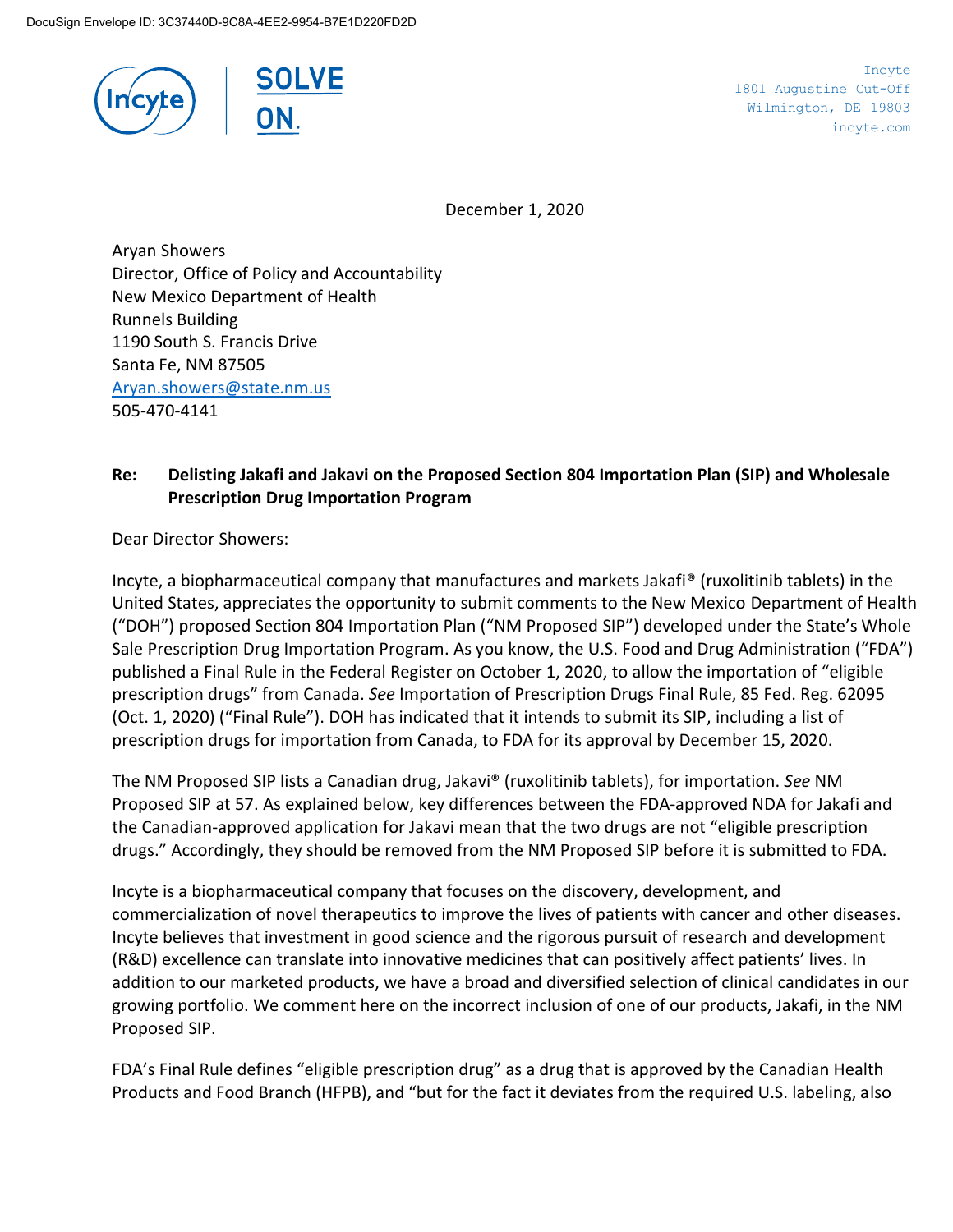meets the conditions in an FDA-approved new drug application (NDA) or abbreviated new drug application (ANDA) for a drug that is currently commercially marketed in the United States, including those relating to the drug substance, drug product, production process, quality controls, equipment, and facilities." Final Rule at 62126-27 (21 C.F.R. § 251.2). Accordingly, the critical question in determining whether Jakavi is an "eligible prescription drug" for importation is whether it meets the conditions of the FDA-approved NDA for Jakafi (other than labeling). This standard is not met here.

In 2009, Incyte licensed the ex-U.S. development and commercial rights for ruxolitinib to a different biopharmaceutical company, Novartis. *See* Press Release, Incyte Announced Major Collaboration and License Agreement for Two Hematology-Oncology Programs (Nov. 25, 2009), [https://bit.ly/34YaXd6.](https://bit.ly/34YaXd6)

Since that time, the development, manufacturing, and marketing paths have diverged and led to important product differences between the drug product for the US market and the rest of world. Those differences persist today. As illustrated in the following chart, Jakafi and Jakavi are manufactured by different entities, have different approved indications, are sold in different dosage strengths, and have different physical appearances. *See also* NM Proposed SIP Appendix,<https://bit.ly/2UMRDuA> (including Jakafi label at 1619 and Jakavi drug monograph at 1659).

| <b>PRODUCT</b>       | Jakafi <sup>®</sup> (ruxolitinib tablets) | Jakavi® (ruxolitinib tablets)        |
|----------------------|-------------------------------------------|--------------------------------------|
| <b>FEATURES</b>      |                                           |                                      |
| <b>NDA/NDS#</b>      | <b>NDA 202192</b>                         | DIN #02388006                        |
| Country/             | U.S./Nov 2011                             | Canada/July 2012                     |
| <b>Approval Date</b> |                                           |                                      |
| Approved             | • intermediate or high-risk               | • the treatment of splenomegaly      |
| <b>Indications</b>   | myelofibrosis, including primary          | and/or its associated symptoms in    |
|                      | myelofibrosis, post-polycythemia vera     | adult patients with primary          |
|                      | myelofibrosis and post-essential          | myelofibrosis (also known as         |
|                      | thrombocythemia myelofibrosis in          | chronic idiopathic myelofibrosis),   |
|                      | adults.                                   | postpolycythemia vera                |
|                      | • polycythemia vera in adults who         | myelofibrosis or post-essential      |
|                      | have had an inadequate response to or     | thrombocythemia myelofibrosis.       |
|                      | are intolerant of                         | • the control of hematocrit in adult |
|                      | hydroxyurea.                              | patients with polycythemia vera      |
|                      | • steroid-refractory acute graft-versus-  | (PV) resistant to or intolerant of a |
|                      | host disease in adult and pediatric       | cytoreductive agent.                 |
|                      | patients 12 years and                     |                                      |
|                      | older.                                    |                                      |
| Applicant/           | <b>Incyte Corporation</b>                 | Novartis Pharmaceutical Canada Inc   |
| Manufacturer         |                                           |                                      |
| How supplied         | 60 count bottles                          | HDPE bottles with child resistant    |
|                      |                                           | closures (60 tablets) and in blister |
|                      |                                           | packaging (4x14 tablets).            |
| <b>Strengths</b>     | 5, 10, 15, 20, 25 mg                      | 5, 10, 15, 20 mg                     |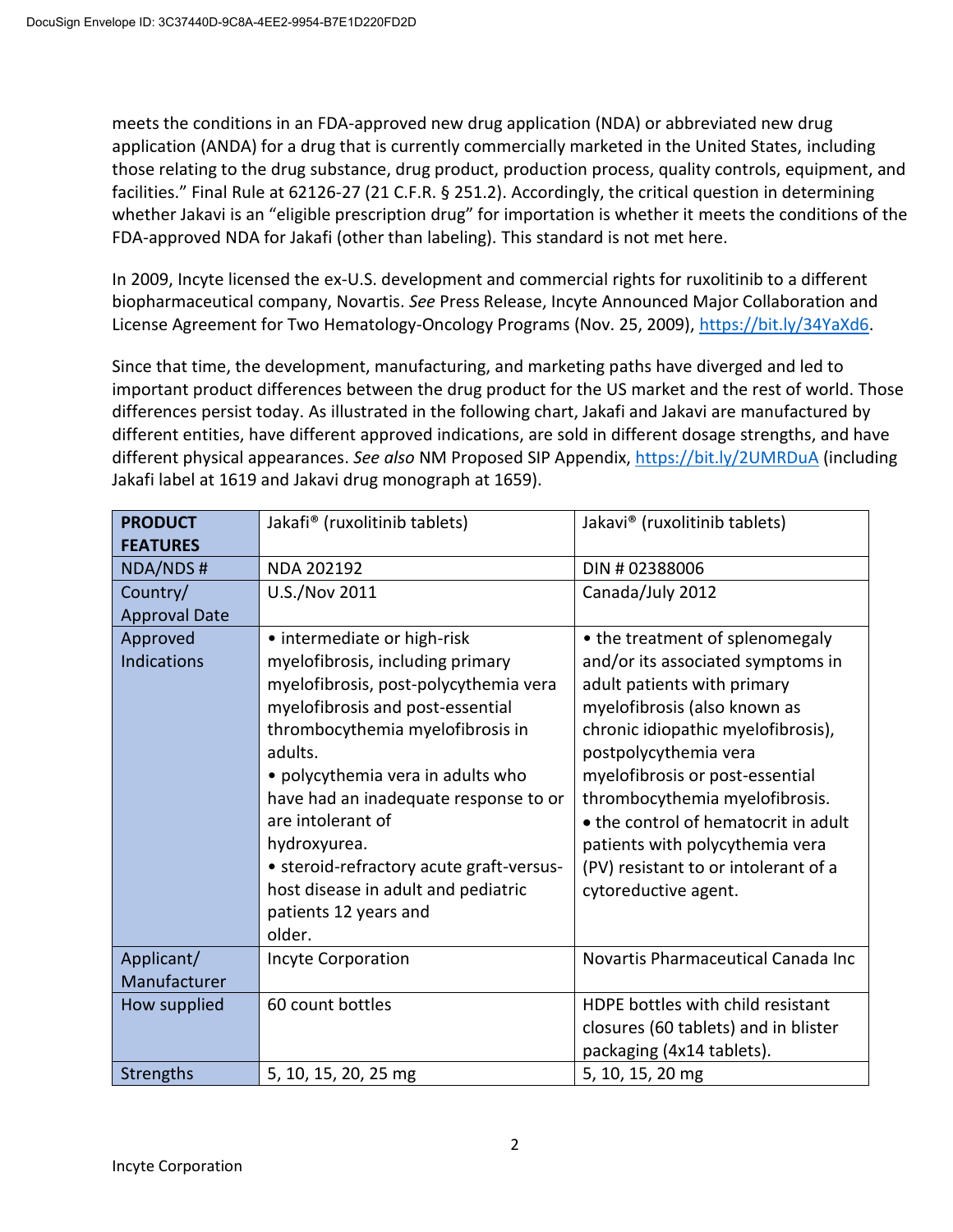| Appearance             | Round tablet with "INCY" on one side<br>and "5", "10" on the other; Oval tablet<br>with "INCY" on one side and "15", "25"<br>on the other; Capsule shaped tablet<br>with "INCY" on one side and "20" on<br>the other | Round curved white to almost white<br>tablets with "NVR" debossed on one<br>side and "L5", "L10" debossed on<br>the other side; Ovaloid curved white<br>to almost white tablet with "NVR"<br>debossed on one side and "L15"<br>debossed on the other side;<br>Elongated curved white to almost<br>white tablet with "NVR" debossed<br>on one side and "L20" debossed on<br>the other side. |
|------------------------|----------------------------------------------------------------------------------------------------------------------------------------------------------------------------------------------------------------------|--------------------------------------------------------------------------------------------------------------------------------------------------------------------------------------------------------------------------------------------------------------------------------------------------------------------------------------------------------------------------------------------|
| Images of<br>Tablet(s) | INCY<br>INCY<br>IHCY<br>IHCY<br>20<br>INCY<br>25                                                                                                                                                                     | N <sup>V</sup> R<br>N <sup>V</sup> R<br>L10<br>NVR<br>15<br>NVR<br>L20                                                                                                                                                                                                                                                                                                                     |